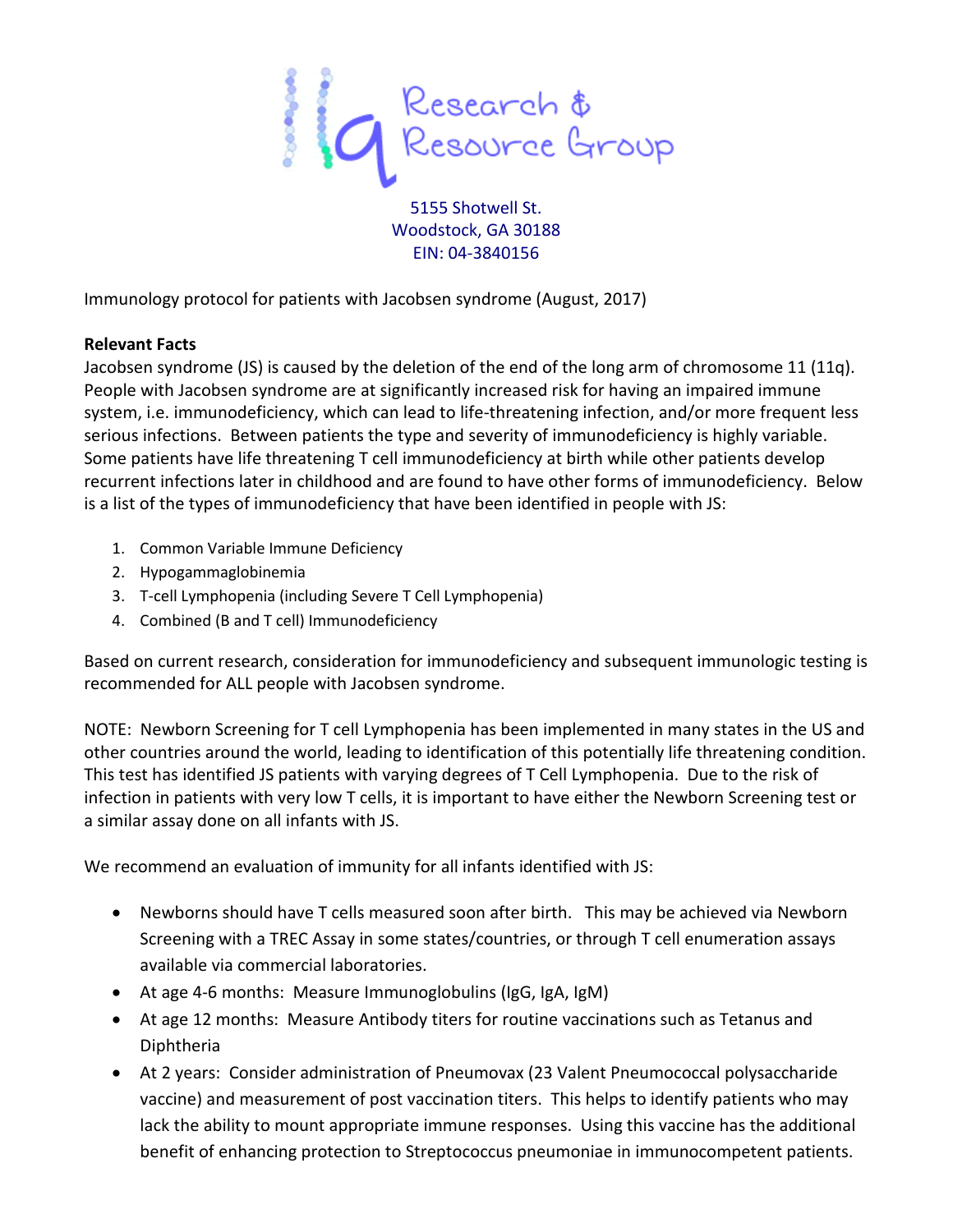Older children and adults with JS and a pattern of recurrent infections should be evaluated for the presence of immunodeficiency with similar testing as described above. Consultation with an allergist/immunologist familiar with the evaluation and treatment of patients with immunodeficiency may facilitate diagnosis. Abnormal screening tests, concern for immune deficiency, or recognition of a pattern of recurrent infections should prompt EARLIER EVALUATION, TREATMENT, and REFERRAL TO AN IMMUNOLOGIST!

The following are broader recommendations based on what is known to date regarding immunodeficiency in JS:

- Routine vaccinations should be given unless there is a known T cell deficiency
- Pneumovax-23 at approximately 2 years of age or in older patients with recurrent infections being evaluated for immunodeficiency
- Early treatment of infections with antibiotics
- Repeat immunologic evaluation if infections are recurrent or severe (even if tests were normal the first time)
- SYNAGIS (to prevent RSV infection): STRONGLY consider in children less than 2 years with recurrent respiratory symptoms or any immunologic abnormality, even in the absence of cardiac issues.
- Prophylactic Antibiotics: Some patients with low T cell numbers may benefit from prophylactic antibiotics, especially if the T cell number is felt to increase their risk of opportunistic infections. Other patients with hypogammaglobulinemia and recurrent infections may also benefit from certain antibiotic regimens. Immunologists often prescribe prophylactic antibiotics in an attempt to reduce the frequency and severity of sinopulmonary infections caused by encapsulated organisms.
- Immunoglobulin Replacement: The use of intravenous or subcutaneous immunoglobulin replacement for patients with JS should follow the current recommendations for its use in patients with immunodeficiency.